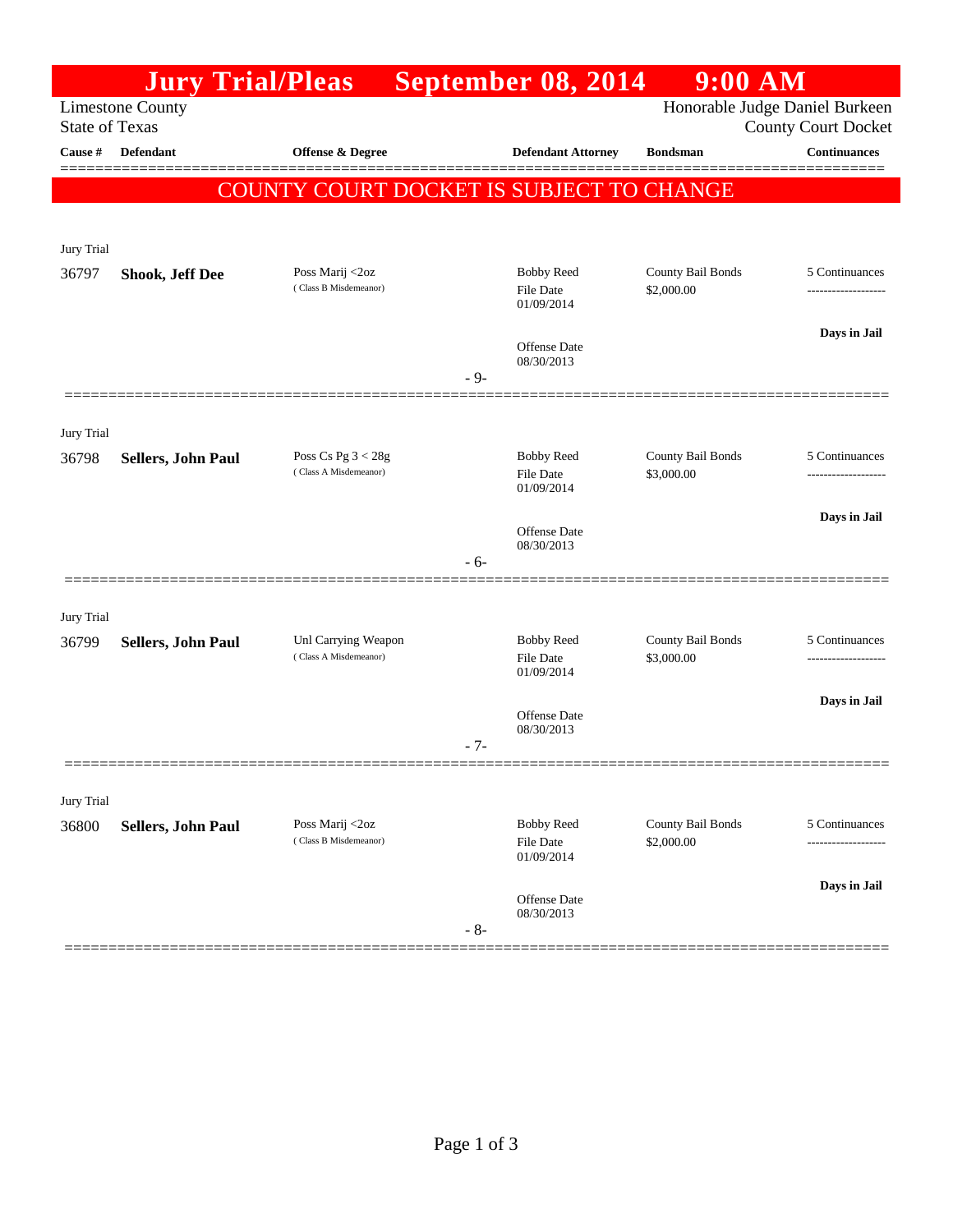|                       | <b>Jury Trial/Pleas</b>     |                                                                          | September 08, 2014                    | $9:00$ AM                             |                                                   |
|-----------------------|-----------------------------|--------------------------------------------------------------------------|---------------------------------------|---------------------------------------|---------------------------------------------------|
| <b>State of Texas</b> | <b>Limestone County</b>     |                                                                          |                                       | Honorable Judge Daniel Burkeen        |                                                   |
| Cause $\#$            | <b>Defendant</b>            | <b>Offense &amp; Degree</b>                                              | <b>Defendant Attorney</b>             | <b>Bondsman</b>                       | <b>County Court Docket</b><br><b>Continuances</b> |
|                       |                             |                                                                          |                                       |                                       |                                                   |
|                       |                             | COUNTY COURT DOCKET IS SUBJECT TO CHANGE                                 |                                       |                                       |                                                   |
|                       |                             |                                                                          |                                       |                                       |                                                   |
| Jury Trial<br>36841   | Gardner, Edward E           | Proh Weapon Switchblade/Knuckles                                         | <b>Bobby Reed</b>                     | Reed, Bobby                           | 5 Continuances                                    |
|                       |                             | (Class A Misdemeanor)                                                    | <b>File Date</b><br>02/04/2014        | \$1,000.00                            |                                                   |
|                       |                             |                                                                          |                                       |                                       | Days in Jail                                      |
|                       |                             |                                                                          | <b>Offense</b> Date<br>01/11/2014     |                                       |                                                   |
|                       |                             | $-1-$                                                                    |                                       |                                       |                                                   |
|                       |                             |                                                                          |                                       |                                       |                                                   |
| Jury Trial<br>36849   | Johnson, Arthur Lee         | Assault Causes Bodily Injury Family                                      | <b>Bobby Reed</b>                     | Reed, Bobby                           | 5 Continuances                                    |
|                       |                             | Violence<br>(Class A Misdemeanor)                                        | File Date                             | \$3,000.00                            |                                                   |
|                       |                             |                                                                          | 02/11/2014                            |                                       |                                                   |
|                       |                             |                                                                          | Offense Date                          |                                       | Days in Jail                                      |
|                       |                             | $-3-$                                                                    | 01/21/2014                            |                                       |                                                   |
|                       |                             |                                                                          |                                       |                                       |                                                   |
| Jury Trial            |                             |                                                                          |                                       |                                       |                                                   |
| 36870                 | Jones, Glenn Curtis         | Assault Causes Bodily Injury Family<br>Violence<br>(Class A Misdemeanor) | <b>Bobby Reed</b><br><b>File Date</b> | AAA Freebird Bail Bonds<br>\$3,000.00 | 3 Continuances                                    |
|                       |                             |                                                                          | 03/13/2014                            |                                       |                                                   |
|                       |                             |                                                                          | Offense Date                          |                                       | Days in Jail                                      |
|                       |                             |                                                                          | 01/17/2014                            |                                       |                                                   |
|                       |                             |                                                                          |                                       |                                       |                                                   |
| Jury Trial            |                             |                                                                          |                                       |                                       |                                                   |
| 36873                 | <b>Sellers, Christopher</b> | False Report To Police Off/Sp Inv/Law<br>Enf Empl                        | <b>Bobby Reed</b>                     | Reed, Bobby                           | 3 Continuances                                    |
|                       | Paul                        | (Class B Misdemeanor)                                                    | File Date                             | \$1,500.00                            |                                                   |
|                       |                             |                                                                          | 03/18/2014                            |                                       | Days in Jail                                      |
|                       |                             |                                                                          | Offense Date<br>02/04/2014            |                                       |                                                   |
|                       |                             | $-5-$                                                                    |                                       |                                       |                                                   |